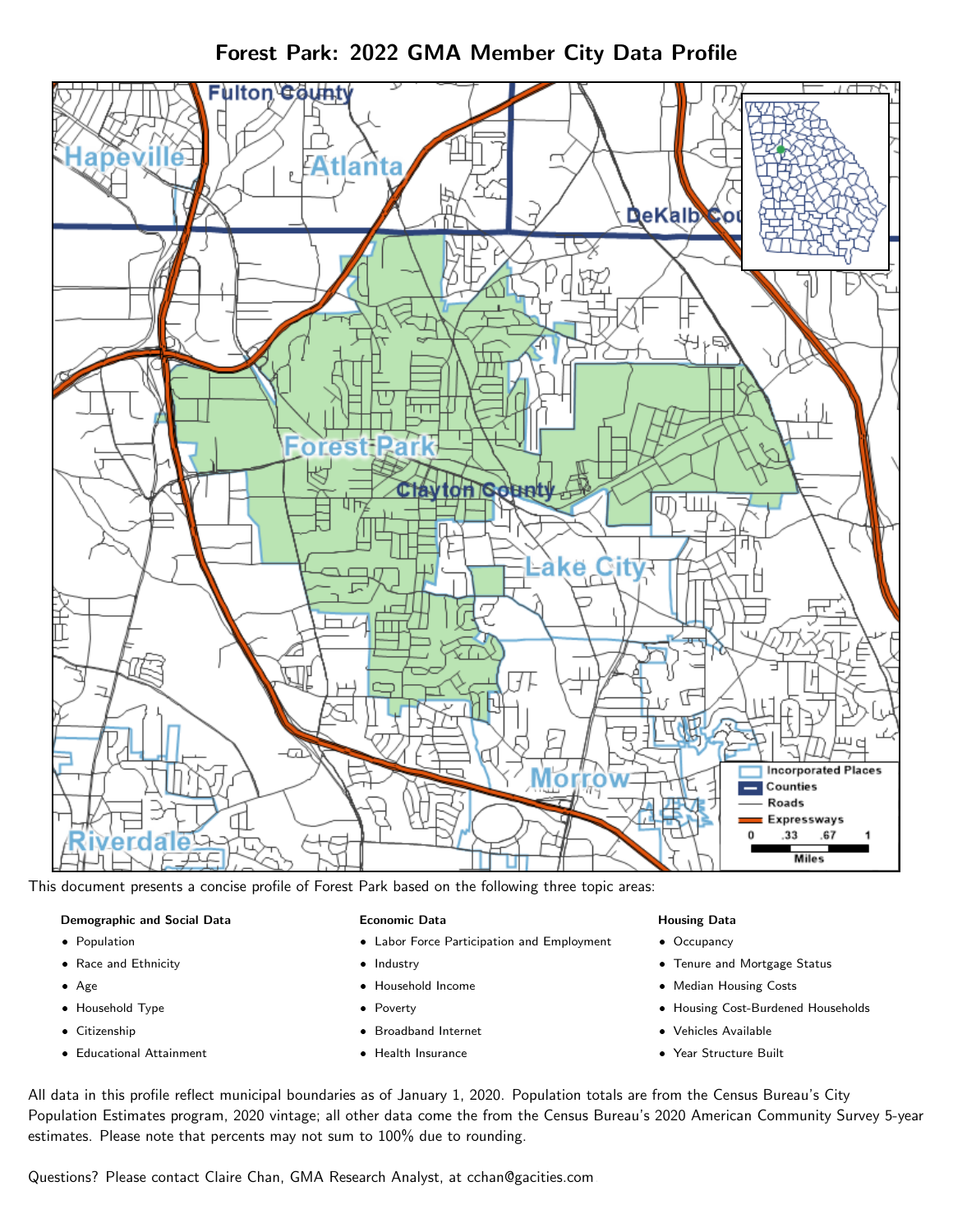# Forest Park: Demographic and Social





**Citizenship** 



Source: American Community Survey, 2020 5-year estimates, table B05002 Source: American Community Survey, 2020 5-year estimates, table B15002





Source: U.S. Census Bureau, City Population Estimates, 2020 vintage Source: American Community Survey, 2020 5-year estimates, table B03002

## Household Type



Source: American Community Survey, 2020 5-year estimates, table B01001 Source: American Community Survey, 2020 5-year estimates, table B11001

#### Educational Attainment



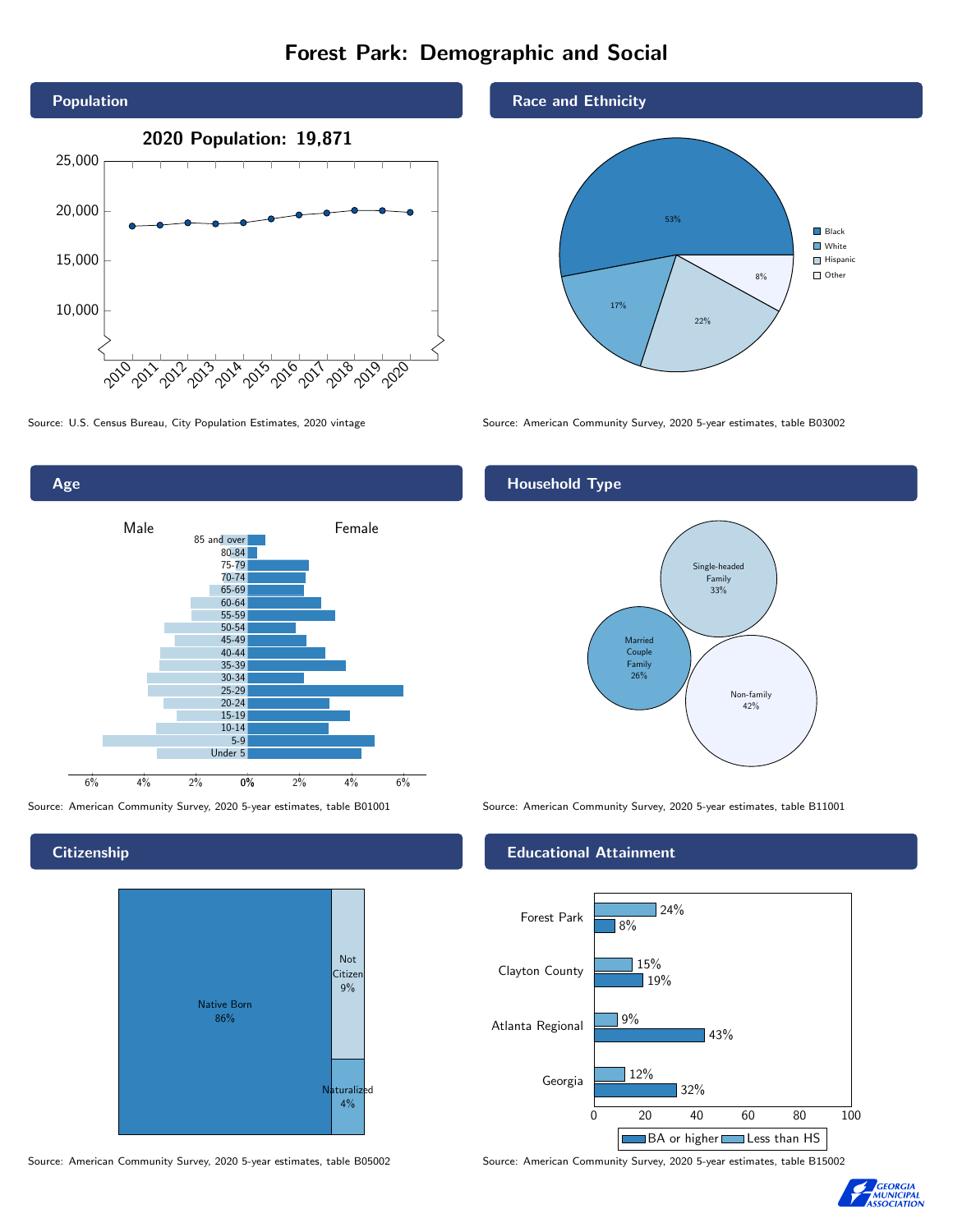# Forest Park: Economic



Source: American Community Survey, 2020 5-year estimates, table B23001 Note: Unemployment rate is based upon the civilian labor force.



Source: American Community Survey, 2020 5-year estimates, tables B19013 and B19025 Source: American Community Survey, 2020 5-year estimates, table B17010



Source: American Community Survey, 2020 5-year estimates, table B28002 Source: American Community Survey, 2020 5-year estimates, table B18135

Industry

| Agriculture, forestry, fishing and hunting, and mining      | $1\%$ |
|-------------------------------------------------------------|-------|
| Construction                                                | 13%   |
| Manufacturing                                               | 6%    |
| <b>Wholesale Trade</b>                                      | $4\%$ |
| Retail Trade                                                | 14%   |
| Transportation and warehousing, and utilities               | 13%   |
| Information                                                 | $1\%$ |
| Finance and insurance, real estate, rental, leasing         | 6%    |
| Professional, scientific, mgt, administrative, waste mgt    | 9%    |
| Educational services, and health care and social assistance | 14%   |
| Arts, entertainment, recreation, accommodation, food        | 13%   |
| service                                                     |       |
| Other services, except public administration                | 5%    |
| Public administration                                       | 3%    |

Source: American Community Survey, 2020 5-year estimates, table C24030

#### Poverty



## **Health Insurance**